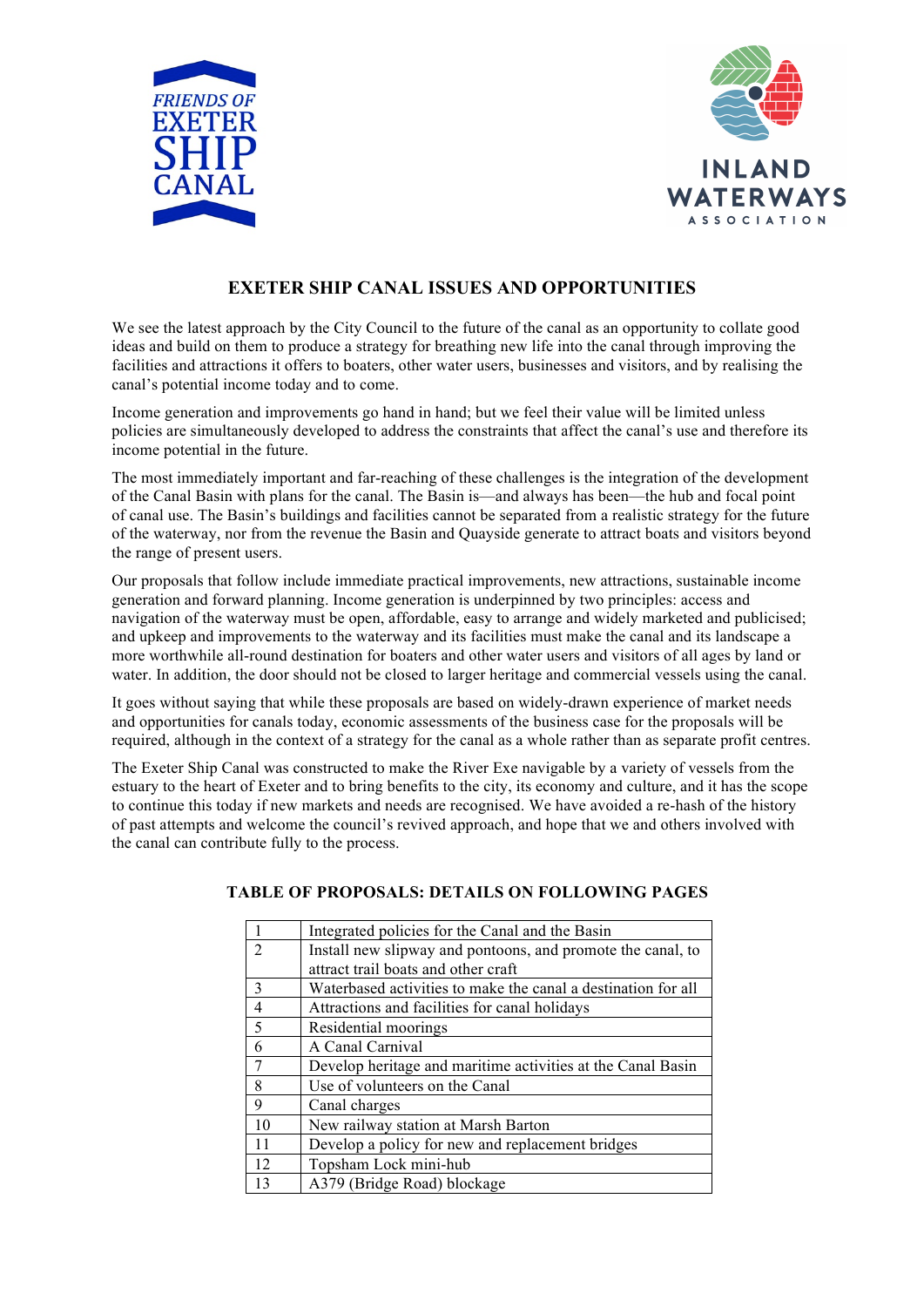## **1 INTEGRATE POLICIES FOR THE CANAL AND THE BASIN**

The Canal Basin is integrally the hub and focal point of the canal: a realistic strategy for the canal's future cannot be separate from the plan for the Basin and the buildings and facilities there. They should be planned to provide a compelling destination for vessels and visitors by accommodating businesses and attractions to serve the resultant needs. Revenue from council-owned property on the Canal Basin and Quayside is therefore key to generating an income strand for maintenance and improvements for the canal as a whole. We believe:

- The Council and the Exeter Quay and Canal Trust (ECQT) should immediately work jointly on strategy and business planning for the canal. As landlords in the Basin, ECQT is inextricably part of the future of the canal.
- The Exeter Canal Basin Masterplan (2004) should be re-envisioned to reflect the Council's new approach to the canal as a whole.
- The Canal Basin should be the site for an integrated centre for canal information and management, replacing the present Canal Office and possibly combined with boaters' facilities such as showers, toilets and waste disposal.
- Arrangements for boat maintenance, repair, craning and lay-up should be improved and marketed.
- Additional space near the Basin for maintenance and storage of larger vessels than can be accommodated by current weight limits should be sought nearby, eg in part of the site of the former gas works, in order to generate additional income.
- Policies for the Basin should encourage new businesses / developments that promote Exeter as a centre for inland and offshore boating and interest.

#### **2 INSTALL NEW SLIPWAY AND PONTOONS, AND PROMOTE THE CANAL, TO ATTRACT TRAIL BOATS AND OTHER CRAFT**

The Quay and Canal Basin are rated the second most visited attraction in Exeter, behind the Cathedral, which underlines the canal's potential. Although the canal is fairly short at 8.3 km (5.2 miles) and its passage is interrupted by the A379 dual carriageway, it should nevertheless prove an attractive destination for trail boaters, in particular the northern section between the A379 and the Basin, which is close to the city centre and its many facilities and attractions.

The market is substantial. Annually nearly 700,000 people enjoy inland boating, a figure which soars to over two million when canoeing and paddle boarding are included (Inland Waterways Association [IWA] statistic). Yet virtually no pleasure craft visit the Exeter Ship Canal.

Attracted by accurately targeted promotion, trail boat owners will typically travel long distances around the country to cruise canals and attend trail boat rallies. Rallies were held on the Grand Western Canal over the May bank holidays in 2008 and 2014 and attracted over 30 trail boats on each occasion, many staying on the canal for up to a week. A rally for some 20 trail boats takes place on the Bridgwater & Taunton Canal this May. But at present there are no adequate slipways on the Exeter Canal for trail boat use.

The IWA is actively encouraging boaters, canoeists, rowers and paddle-boarders to cruise less frequently visited canals and rivers across England, Wales and Scotland.

We have produced a one-page summary of key steps to build a slipway on the canal, potentially using voluntary labour. It has been endorsed by the management team and the next step is to undertake initial research and consultation with interested parties. The suggested steps for the project are in Appendix A.

Additionally

- New pontoons for short-term visitors at selected points will attract more boaters and users.
- To make the most of launching and other income generating opportunities, the canal should be promoted as a boating and holiday destination in specialist boating as well as general tourist media. Information about navigation, facilities and costs should be simply and readily accessible. A separate website should be established for the canal.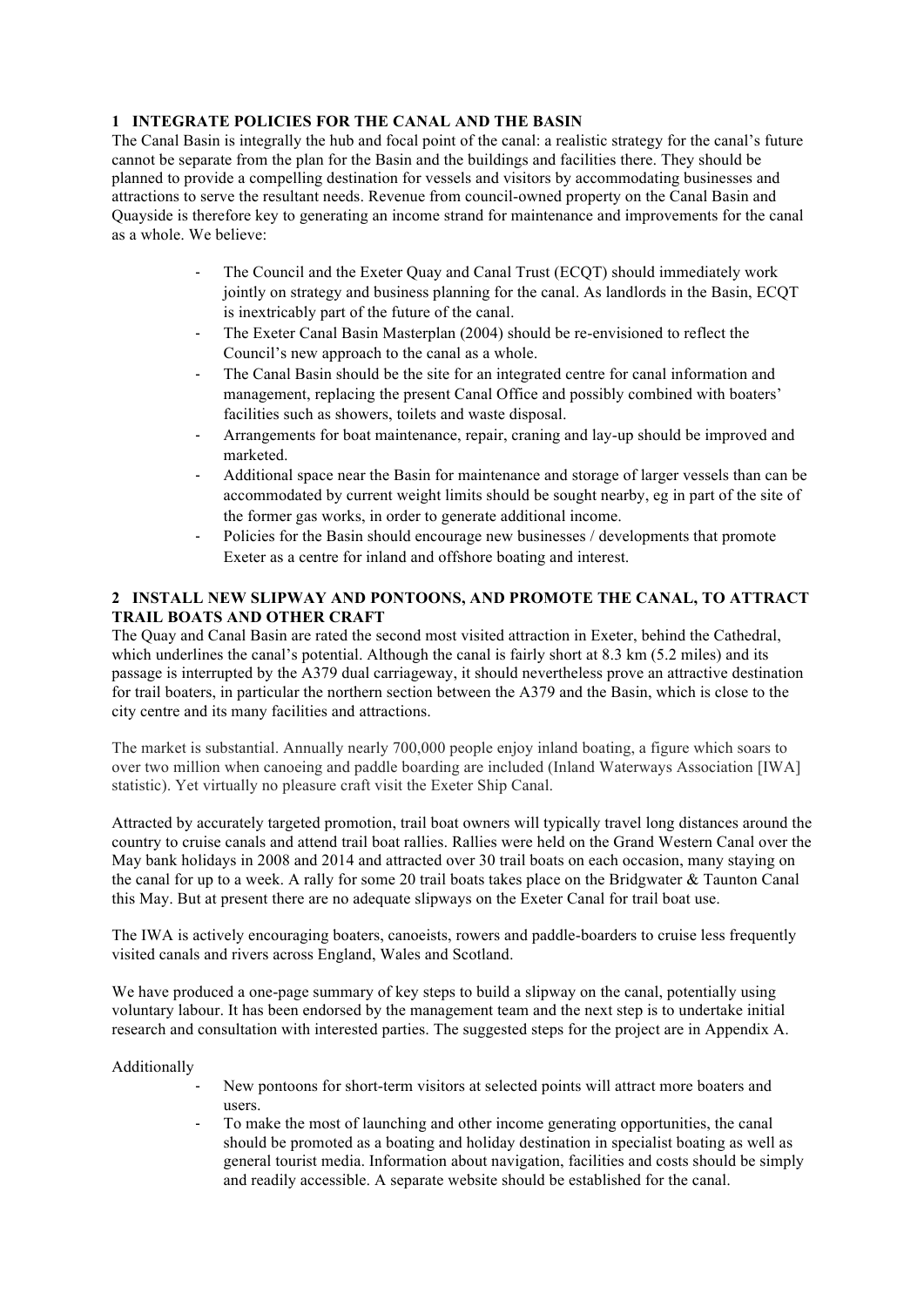Fixed summer dates and times for boat convoys when the locks and bridges will be open should be considered.

# **3 WATERBASED ACTIVITIES TO MAKE THE CANAL A DESTINATION FOR ALL**

Making better use of the waterway itself is central. Our ideas for attracting visitors of all ages include:

- Connected passenger boat services on the canal in season from the Basin or Quayside to Double Locks (existing service) and from Double Locks to Turf; co-ordinated ticketing and schedules and hop-on/hop-off points, eg at Countess Wear and Topsham Lock.
- Encourage exploration, interest and exercise through improved signage, interpretation and accessible circular walks incorporating the towpaths, and longer trails in conjunction with canal and river transport and public transport on land.
- A horse-drawn passenger barge or lighter in high season along part of the canal (the model here is the Grand Western Canal).
- Canal trips in a "feature" boat.
- Visiting heritage and working boats.
- Shuttle boat links with country park activities in the adjacent Riverside Valley Park, e.g. in conjunction with Devon Wildlife Trust.
- Develop the interactive educational potential of the canal for school visits to the canal and the Basin in conjunction with the Custom House and Quayside.

## **4 ATTRACTIONS AND FACILITIES FOR CANAL HOLIDAYS**

The canal can become a West Country holiday attraction:

- Identify stretches of the canal that are suitable for the growing market for "green" holiday houseboat moorings, or "canal-glamping" holiday lets at attractive rates.
- Provide summer visitors' short-term moorings, with necessary facilities, for boats either launched on the canal or vessels coming up from the estuary, including sea-going vessels.
- Identify a location for a camping and touring caravan site.
- Bike-hire and drop-off points along the canal.

# **5 RESIDENTIAL MOORINGS**

In addition to holiday moorings, selected areas along the canal and in the Basin should be designated for properly regulated and licensed residential moorings along with appropriate services. A ribbon development along long sections of the canal should be avoided.

#### **6 A CANAL CARNIVAL**

The Friends of Exeter Ship Canal have put forward plans for an annual Canal Carnival as a celebration of the canal and its community, and an addition to Exeter's calendar of attractions for residents and visitors. We believe the council should support the development of this idea through practical and financial contributions.

#### **7 DEVELOP HERITAGE AND MARITIME ACTIVITIES AT THE CANAL BASIN**

The Canal Basin can become a strong centre for sustainable maritime activity that will raise the profile of the canal and the city in the following ways:

- The council should consider the case for developing the potential opportunities in and around the Canal Basin to build, maintain and restore historic ships and boats, up to the size that can readily navigate the canal. The principal aim would be to create a centre of excellence at the Basin that would ultimately, through a reputation for high quality craftsmanship, attract more ship-based heritage work and create skilled jobs for the city of Exeter.
- We suggest discussions with the current marine businesses around the Canal Basin and with other organisations, such as The Maritime Heritage Trust.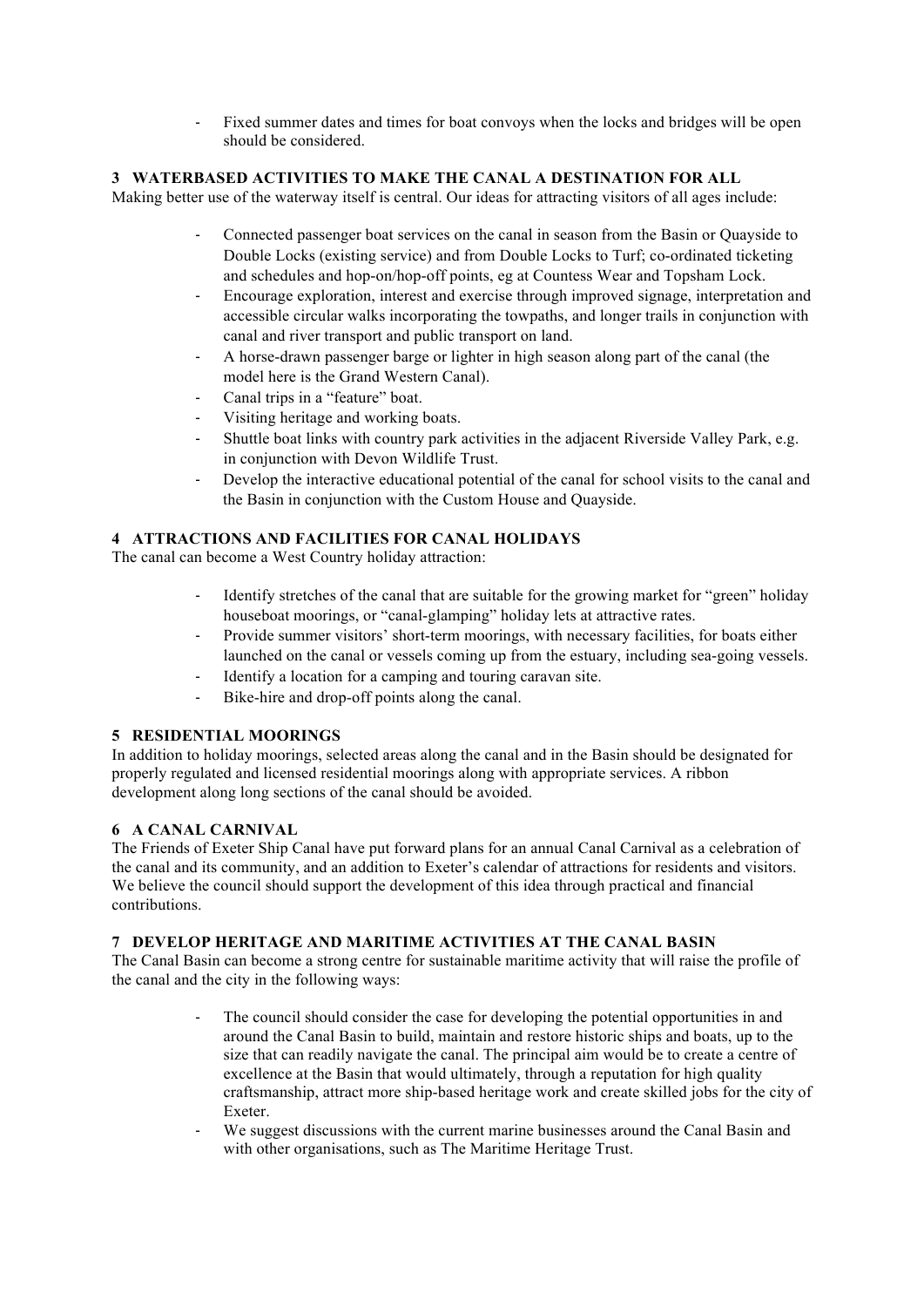- In addition, the renovation and use of the historic Maclaines Warehouses fronting the Basin for a mix of chandlery, waterway heritage and souvenirs, cultural and appropriate commercial uses should be urgently explored.
- Part of the boat lay-up areas should be allocated for projects such as work on boat conversions, which will also add to the visitor interest of the area as a whole. Small sheds to rent would support projects of this kind.
- The turning bay at the Canal Basin should not be restricted by permanent moorings or fixtures.

#### **8 USE OF VOLUNTEERS ON THE CANAL**

Since being formed in 2016, the volunteer group, the Friends of Exeter Canal, has extended its practical work on the canal. Volunteers are engaged in clearing banks and towpaths and a programme of repainting a number of canal structures. The group's aims also include developing and co-ordinating ideas for income generation through improvements that bring more boats and marine business to the canal and basin, and that secure the canal's future as a great attraction for all. Consideration is now being given to training volunteers to assist with the operation of locks and bridges in conjunction with the council's waterways team with a view to increasing the capacity for navigation.

- Boater operation of bridges and locks, as is the practice on numerous canals, should also be considered where feasible.
- We believe the council should continue to encourage the participation of volunteers in the canal's development and operation.

#### **9 CANAL CHARGES**

In the past charges for boaters' use of the canal have risen sharply and have been partly blamed for dwindling use. We believe:

- These income strands should be expected to contribute to, but not bear in full, the canal's operating and maintenance costs. Fees and charges must be attractive enough to encourage boats to the canal and marketed as competitive with comparable charges elsewhere in the UK.
- Charges for the use of the canal and basin by sporting and other organisations and waterbased businesses should be set so as to encourage local clubs and small businesses by reasonably reflecting the extent of demand.
- Charges should entail a programme of upkeep that ensures a navigable, obstruction-free and adequately dredged waterway with well-maintained banks and towpaths.
- Maintenance, such as weed clearing and upkeep of canal banks, towpaths and facilities should be set against the total income derived from the basin and its buildings as well as the waterway, and not from earnings from the waterway alone.
- Charges should be simply and clearly set out and readily available to inspect.

We also believe that the canal and the basin with their appeal to water users and visitors, as well as commercial opportunities, contribute significantly to the overall economy of the city, as the Quayside does, and this factor should not be ignored.

#### **10 NEW RAILWAY STATION AT MARSH BARTON**

Devon County Council has plans for constructing a new station at Marsh Barton, which is to be built immediately to the south of Clapperbrook Lane. We understand that the new station will be served by a twice-hourly service between Exmouth and Paignton, via both Exeter Central and Exeter St. David's.

The principal purpose of the new station is to serve Marsh Barton Industrial Estate so it should be well used at peak times. However, the station will be adjacent to the canal and sporting facilities and not far from Double Locks so there should be opportunities to develop its use at off-peak times for leisure purposes including, for example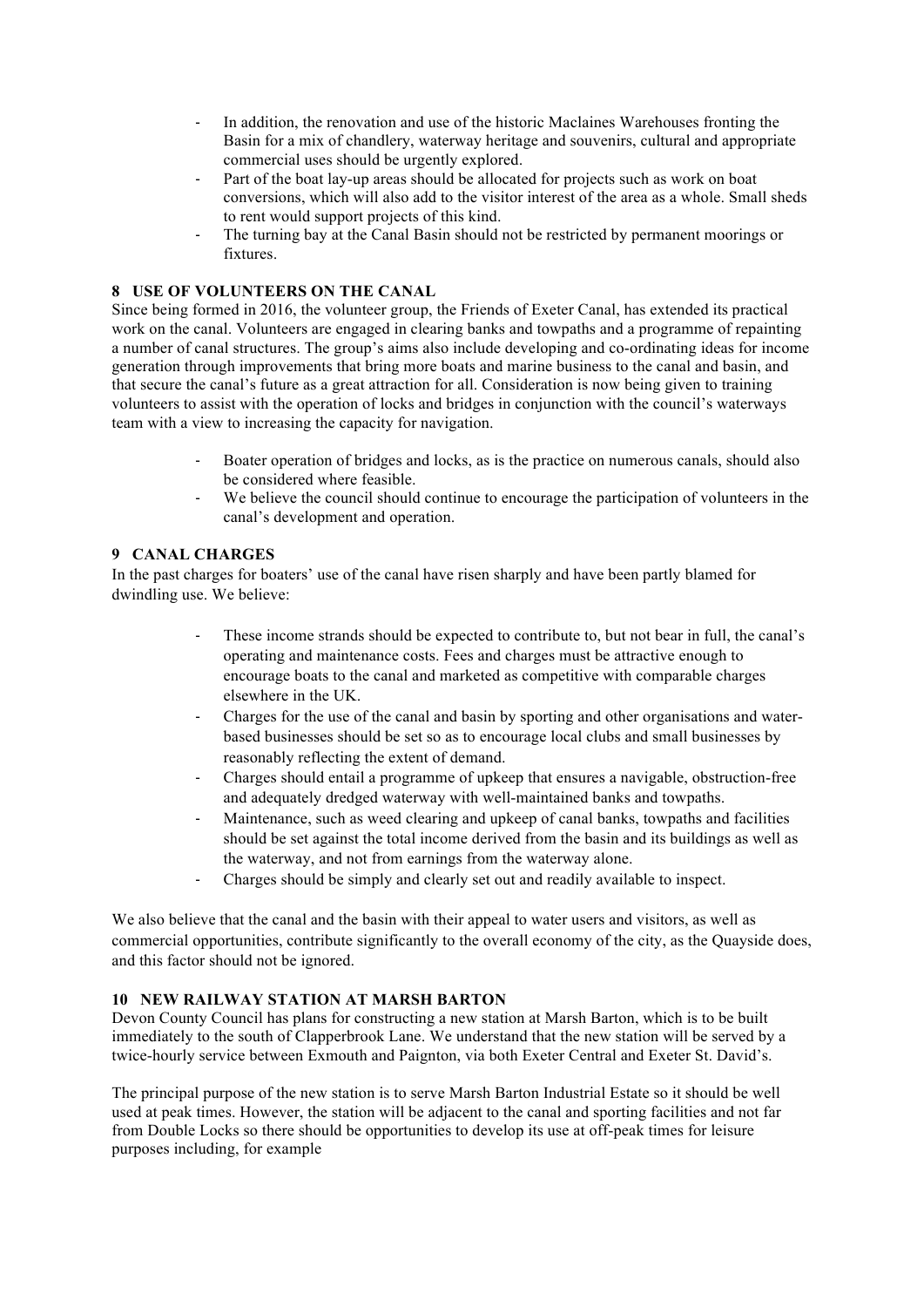- Access to the waterway, boat trips and holiday moorings.
- Reaching a potential camp site.
- Using the picnic area and Valley Park.
- Promoting circular walks within the Exeter conurbation in conjunction with the canal towpath or longer walks between Marsh Barton and Starcross, using the railway to travel in one direction.

In the longer term, the station could serve commercial vessels and boat storage at a new basin at Grace Roads playing fields.

We believe there is a case, as part of the associated road traffic measures, to consider replacing the existing Clapperbrook Lane swing bridge, which for some is very difficult to access, and realigning its approach. A new car park on wasteland west of the canal would reduce the need for cars to cross the swing bridge.

#### **11 DEVELOP A POLICY FOR NEW AND REPLACEMENT BRIDGES**

With the exception of the bridge carrying the M5, all the bridges that cross the canal are either swing bridges or lift bridges. Their operation causes delay to boaters and to bridge users and in the case of the A379, swing and lift bridges can cause significant traffic delays. Construction of the M5 road bridge in the 1970s effectively placed a clearance limit on fixed bridges across the canal of 10 metres (33 feet).

We believe that the Council should develop a clear and unambiguous policy in respect of any proposed new bridges crossing the canal and for the replacement of existing bridges. The policy should in our view include the following:

- New crossings should take the form of either a swing bridge or a lift bridge and if feasible should provide a minimum clearance over water level of, say, 4 metres (13 ft) thus only needing operation for craft that exceed this. This will facilitate increased boating activity without the additional interruption and inconvenience that would otherwise be caused to pedestrians, cyclists and, if a road bridge, motorists. All new bridges should be electrically operated and designed for boater/volunteer operation.
- When any of the existing swing bridges are replaced they should be rebuilt to accord with the criteria set out above.
- The eventual replacement of the steel swing bridge on the westbound carriageway of the A379 should use modern materials and have a clearance over water level equal to that of the 1970s' aluminium lift bridge on the eastbound carriageway. Any new fixed bridges across the canal should have a minimum clearance equal to that of the M5 crossing.

#### **12 TOPSHAM LOCK MINI-HUB**

We recommend that the council considers the long-term development of a mini-hub at Topsham Lock. This could encompass the following:

- The existing ferry service to/from Topsham.
- Improving the pathway between the swing bridge and Topsham Lock.
- A stop for cyclists and bird watchers.
- Walking and angling.
- Heritage and environmental interpretation boards.
- Potential uses for the lock, e.g. as a dry dock in winter, and consideration of its longer term re-opening.
- "Green" holiday moorings possibly in association with Topsham Lock Cottage.
- Berthing on the east bank of the canal.
- Improved access from Exminster including more/longer passing places.
- Adequate car parking spaces.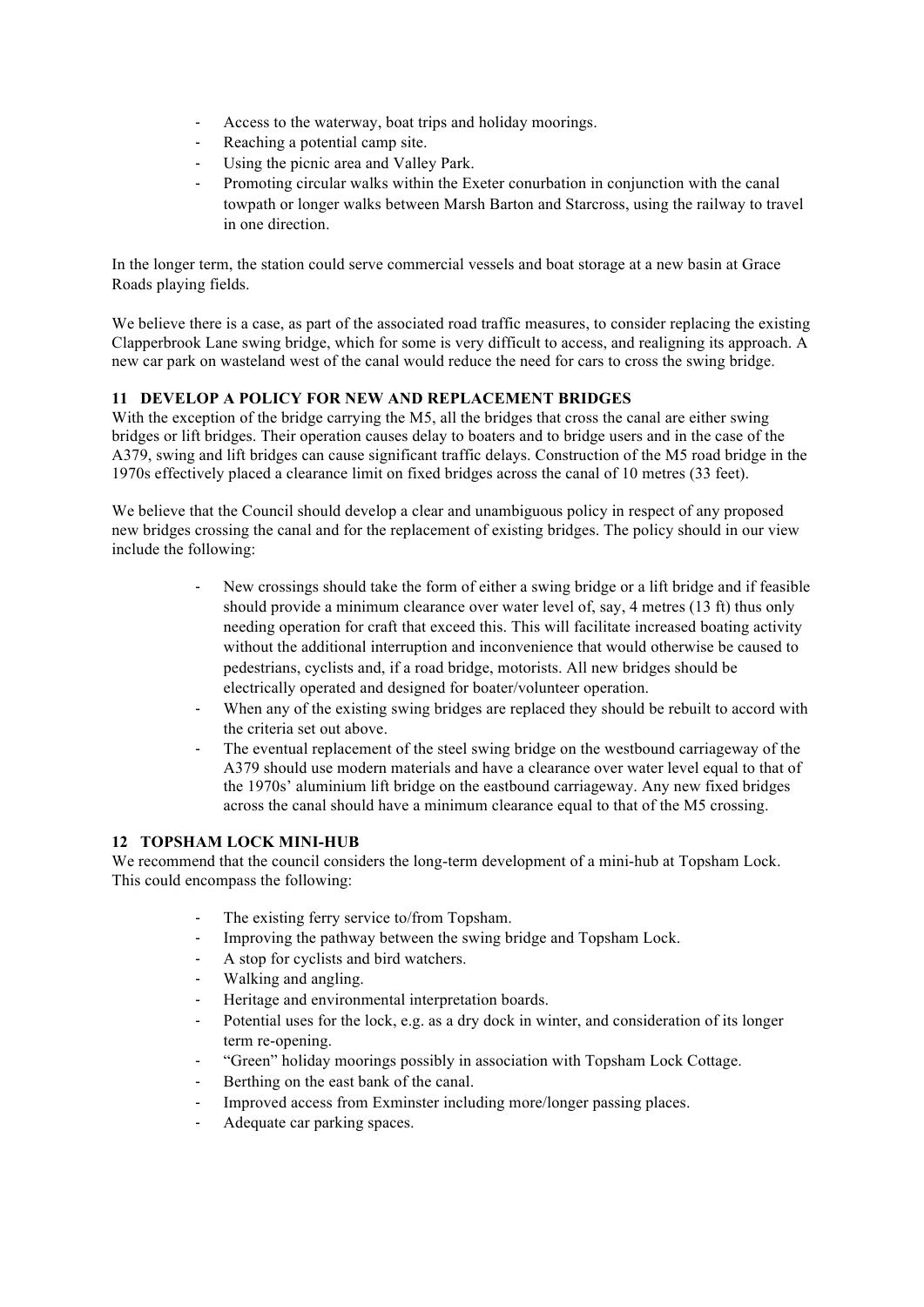#### **13 A379 (BRIDGE ROAD) BLOCKAGE**

The A379 dual carriageway comprises the most serious blockage to increasing boating on the canal and to reaping the leisure, recreation, tourism and hence economic benefits that such boating would bring to Exeter. While the towpath, cycleway and two pubs are well used, the canal itself is an underutilised asset when it comes to boating. Much of this in our view is brought about by the A379 blockage.

We recommend that the Council works with interested parties to identify the potential options that may become available for dealing with this blockage. We recognise that these options may only be achievable in the long term and that significant costs will be involved but that farsightedness at this stage is important.

Our current thoughts and ideas include the following:

- Constructing a "drop lock" at the A379 crossing to enable boats with a clearance of up to, say, 10 ft to pass under the existing bridges without the bridges having to be raised. The world's first drop lock was built during the restoration of the Forth & Clyde Canal at Dalmuir, Scotland, c. 2001, to enable a heavily used swing bridge to be replaced with a fixed road bridge.
- Replacing the existing steel swing bridge with a modern bridge with a clearance at least equal to that of the lift bridge built in the 1970s, thus permitting boats with a clearance of up to 5' 8" to use the canal without the bridges being raised.
- Building a canal diversion in conjunction with a replacement A379 bridge over the main line railway, at the same time providing for future electrification and possible four tracking of the railway. This would allow boats with up to a clearance of, say, 12 ft to use the diverted canal, thus avoiding the existing bridges, which would continue in operation for larger vessels.

For the Friends of Exeter Ship Canal John Monks Chair

For the Inland Waterways Association Ray Alexander Chairman, West Country Branch

April 2018